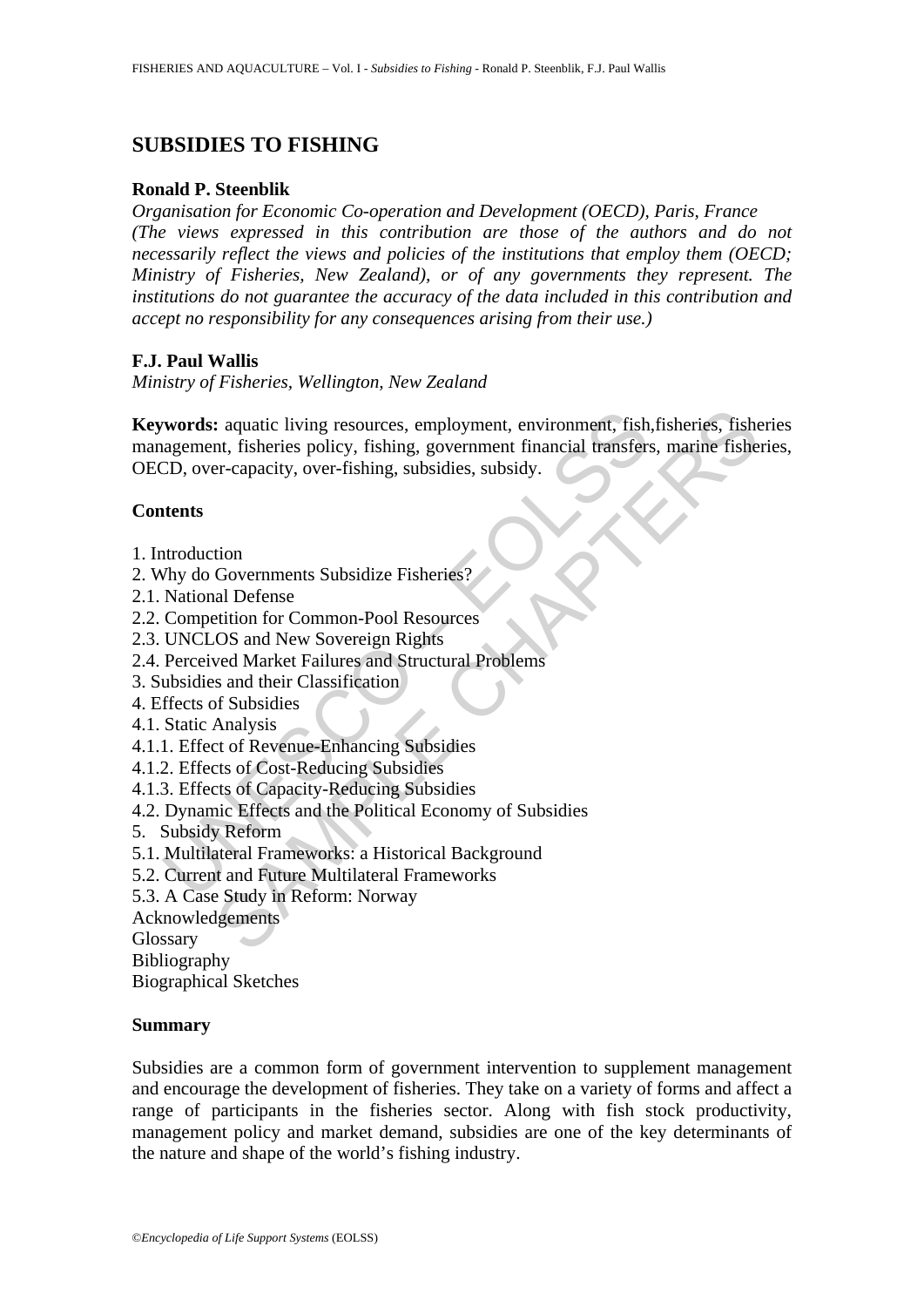In theory, subsidies can be demonstrated to have harmful effects on fish stock health and on longer term economic performance of the fishery. Given the level of exploitation of fish stocks today, subsidies to develop fisheries are considered by many to be unnecessary and harmful. Some subsidies now appear to be directed at reducing fishing effort. Many developed countries have found subsidies essential for implementing new stricter management regimes and reducing the amount of labor dependant on fishing. However, these instruments need careful targeting so they don't inadvertently lead to the introduction of newer, and more-efficient, fishing capacity or create negative spillover effects in other fisheries.

Other support programs, like fisheries research, management and enforcement, are considered by many to be essential for ensuring the sustainable use of fish stocks and the aquatic ecosystem. Even so, some countries consider that benefits from these services are limited to commercial fishers. Most, however, take the view that these programs generate benefits for the wider community and thus should be funded by the general taxpayer.

Some countries have unilaterally reformed their subsidies. These efforts appear to have met with some degree of success, or at least have not created further problems. Multilateral reform efforts are continuing in a number of international forums, ensuring that subsidies to fishing will be a topical issue in the first decades of the twenty-first century.

#### **1. Introduction**

ices are limited to commercial fishers. Most, however, take the prams generate benefits for the wider community and thus should real taxpayer.<br>
ae countries have unilaterally reformed their subsidies. These effective with is the world to commercial fishers. Most, however, take the view that the limited to commercial fishers. Most, however, take the view that the preache benefits for the wider community and thus should be funded by payer.<br>
I Fishing, like farming, has a long history of government intervention and support. Adam Smith, for example, mentioned per-tonne payments that were being made to the herring and whale fisheries in Scotland when he wrote his treatise on economics, *The Wealth of Nations*. Since that period, government programs to support marine capture fisheries have grown in scale and complexity. Recently, one researcher has estimated government expenditure on the sector to be of the order of US\$14 to 20.5 billion a year worldwide, of which at least half, and probably much more, he estimated was spent by developed countries (Millazo, 1998). Put another way, for every tonne of marine fish harvested in the world, governments spend on average between US\$ 150 and US\$ 220 in support to the sector, with developed countries probably falling towards the higher end of this range. The OECD estimated that its Member countries spent US\$ 6.3 billion on fisheries programs in 1997.

Subsidies to any primary industry—an industry that directly exploits natural resources—are problematic. Because primary products form the material basis of upstream manufactured goods, the economic distortions caused by subsidies appear, and can even be magnified, throughout the production chain. And because primary industries interact so closely with natural resources, subsidies that encourage higher rates of exploitation of those resources can frustrate conservation efforts.

Many observers feel that subsidies to fisheries production are especially perverse. A recent report prepared for the United Nations Environmental Programme (UNEP), for example, went as far as to describe them as perhaps "the most environmentally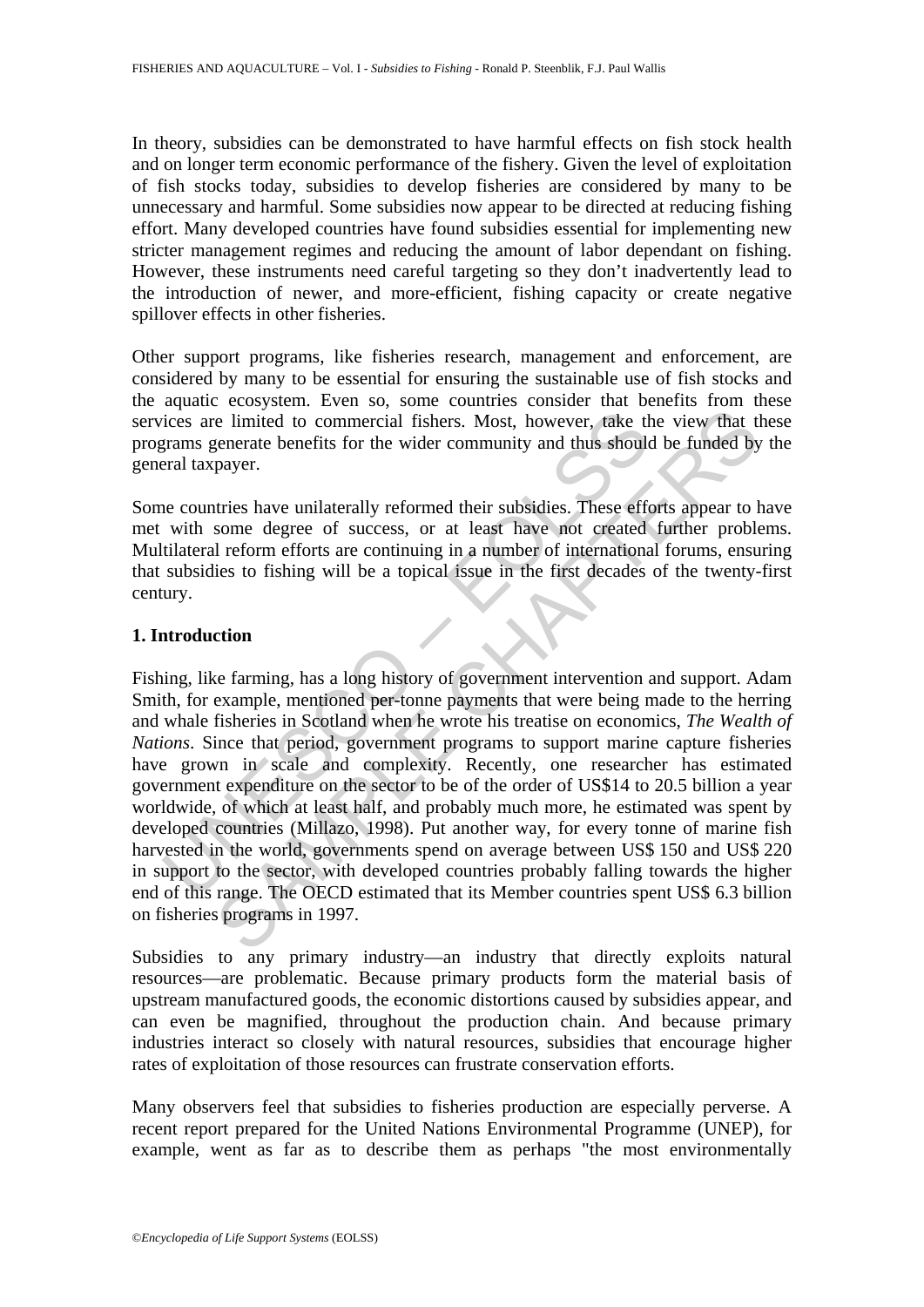destructive natural resource subsidies of all". Whether this assertion is absolutely true is beside the point: there is enough evidence, theoretical and empirical, to suggest that subsidies to fishing can at the very least make fisheries management more difficult, inserting another variable into an already uncertain policy-making environment. To the extent that subsidies to the sector fuel over-investment in fishing capacity, and lead to greater effort, they threaten not only the resource base for fishing, but also the industries that depend on the activity.

There is thus a growing movement to scrutinize subsidies to fishing more closely, with a view to reducing those that are most distortive in terms of their effects on trade and, especially, the sustainability of fish stocks. Some nations have already sharply reduced their subsidies to the fisheries sector; others would like to but need more information on how to sort out the benign from the bad; still others are only interested in considering disciplines (i.e. rules and mechanisms) negotiated at the multilateral level. This article is intended to help readers better understand the dimensions of the issue. As a starting point, it asks why do governments subsidize fishing in the first place?

#### **2. Why do Governments Subsidize Fisheries?**

iplines (i.e. rules and mechanisms) negotiated at the multilateral lended to help readers better understand the dimensions of the is, that, it asks why do governments subsidize Fisheries?<br> **Vhy do Governments Subsidize Fis** (i.e. rules and mechanisms) negotiated at the multilateral level. This artic<br>(i.e. rules and mechanisms) negotiated at the multilateral level. This artic<br>o help readers better understand the dimensions of the issue. As a s No single explanation can be provided for why governments subsidize fishing. Furthermore, reasons have changed over time, and often over-lapped. Three basic reasons seem to have dominated for most of the modern history of fishing: national defense; competition for common-pool resources; and concern about the intrinsic instability of fishing as an occupation. More recently, the extension of national jurisdiction over large areas that were formerly open to all fishing nations, and the problems of structural adjustment, have provided governments with new reasons to subsidize.

In the following sub-sections, it is important for readers to understand that subsidy practice varies widely among countries. The examples given are meant to give a feel for that diversity, not to suggest that all the types of subsidies mentioned are provided universally, which is not the case by any means.

#### **2.1. National Defense**

The eighteenth century economist, Adam Smith, normally critical of "bounties" (export subsidies) noted that in the case of fisheries they could be argued to contribute to the defense of a nation "by augmenting the number of sailors and shipping…at a much smaller expense than by keeping up a great standing navy". Such a consideration seems to have motivated the French Government in 1815 to start subsidizing that country's fishing fleet, particularly its distant-water fleet, which had been devastated by the French Revolution and the Napoleonic wars. This decision prompted Britain, wary of its recent enemy, eventually to follow suit. By the same logic, some countries may have supported the maintenance of fishing as an industry in remote coastal areas as a way of providing a first line of defense, or at least surveillance, against naval operations by an enemy. Nowadays, however, the national defense rationale probably plays a minor role in most governments' policies.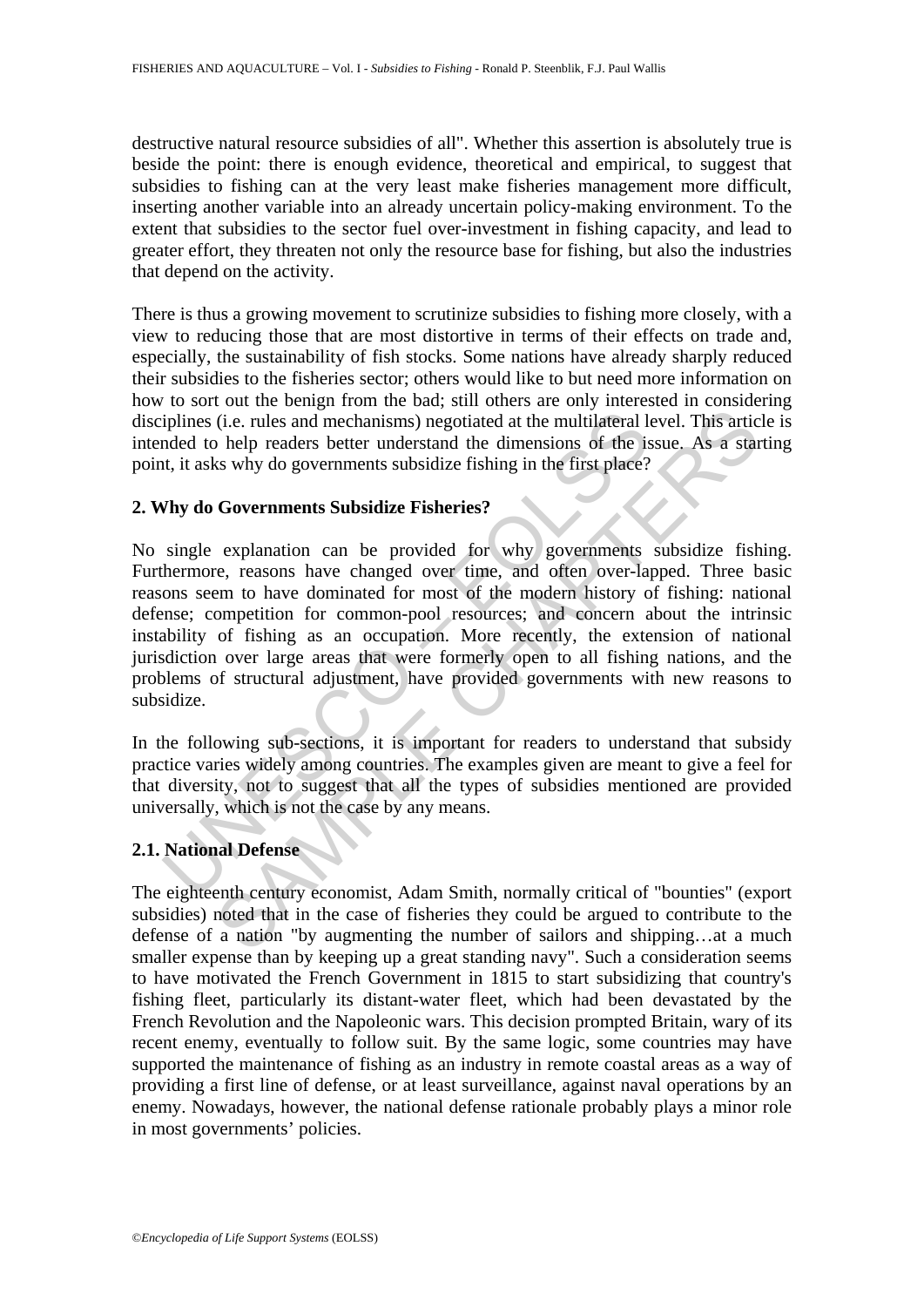#### **2.5. Competition for Common-Pool Resources**

A more general reason why governments have subsidized their fishing fleets, especially their distant water fleets, stems from the common pool nature of fishery resources in international waters. Until the 1970s, up to 90% of the world's fish swam in international waters. National jurisdictions extended for only a few nautical miles from the shore. Access to international resources was open to all. As stocks began to show signs of over-fishing, countries with a tradition of distant water fishing felt compelled to support their fleets through rough periods, or to help them seek out new stocks to exploit. Rapid changes in fishing technology—particularly in propulsion—as took place from the end of the nineteenth century, created further incentives for coastal states to give their fleets a competitive edge in the international race for fish.

Following World War II, another incentive to subsidize fishing emerged: food security. Nations were emerging from a time of food shortages and, for those that could afford it, developing and expanding fish catching capacity was seen as a way to increase their food supply. Large sources of protein were out there, just waiting to be scooped up from international waters: all a nation needed to do was to help build up its fleet and send it out to harvest the productive fishing grounds of the world. The problem was that too many nations had the same idea.

owing World War II, another incentive to subsidize fishing emer<br>ions were emerging from a time of food shortages and, for those teloping and expanding fish catching capacity was seen as a wa<br>supply. Large sources of protei World War II, another incentive to subsidize fishing emerged: food secure<br>the emerging from a time of food shortages and, for those that could affor<br>an and expanding fish catching capacity was seen as a way to increase<br>y. The problem can be illustrated by the growth in exploitation of the North Atlantic sea fisheries, once one of the most productive in the world. The catch from the fisheries grew from 2.3 million tonnes in 1960 to 4.6 million tonnes in 1968. The growth in capacity during this period was most marked for Canada, USA (the coastal nations), USSR and Poland. Canada's fleet increased from 272 vessels in 1962 to 534 in 1968; vessel capacity increased by 230% to reach 114 000 GRT (gross registered tonnes) over the same period. The major distant-water fishing nation, the USSR, had zero vessels operating in the area in 1953; by 1968 it had 553. After peaking in 1968, the catch from the fishery steadily declined, abetted by management and subsidy policies that for too long were set as if the over-high rates of fishing in the late 1960s could be sustained indefinitely.

#### **2.6. UNCLOS and New Sovereign Rights**

Until the 1950s, the concept that the world's seas belonged to all was a widely held principle of international law. Over the following three decades, however, a series of unilateral declarations, led initially by Iceland and supported by Norway and by most Latin American, African and Asian nations, would eventually lead to recognition of 200-mile (370 kilometer) exclusive economic zones (EEZs) surrounding national shorelines. In 1950 Iceland unilaterally extended its territorial limit from three to four miles; in 1958 it extended it to 12 miles; and in 1971 it extended it yet again, to 50 miles. On 15 October 1975, citing declining cod stocks and the need for conservation measures, Iceland extended its limit one last time, to 200 miles. By the end of 1976, most of the world's other coastal nations had also declared their own 200-mile zones. Six years later, the right of coastal nations to declare EEZs was enshrined in the United Nations Convention on Law of the Sea of 10 December 1982 (UNCLOS).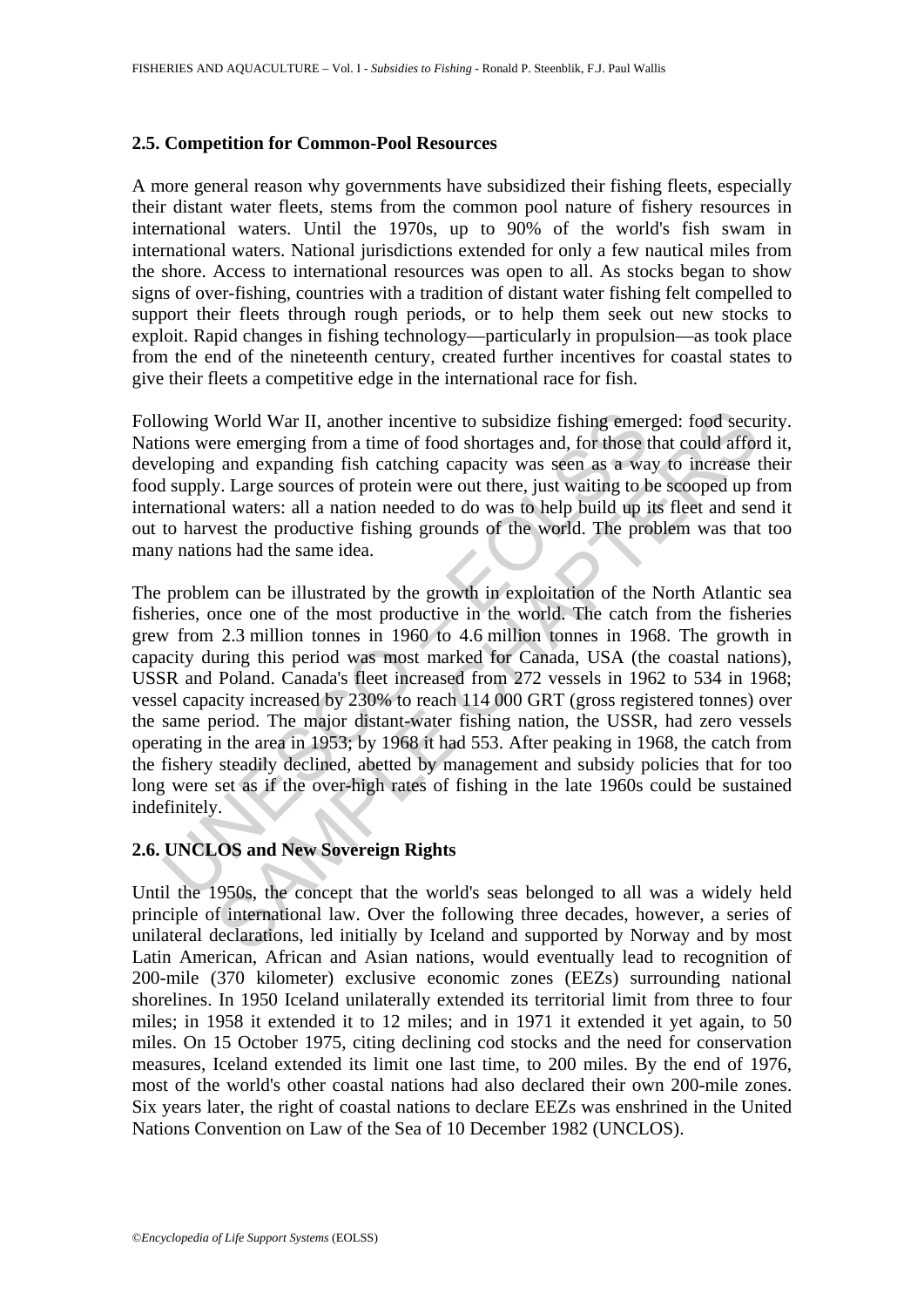While extended jurisdiction provided new opportunities for improved fisheries management, it also created new motives for subsidizing fishing fleets. Article 56 of UNCLOS gave coastal nations, in their exclusive economic zones (EEZs), "sovereign rights for the purpose of exploring and exploiting, conserving and managing the natural resources, whether living or non-living, of the waters superjacent to seabed…" UNCLOS also provided guidance on the utilization of living marine resources; Article  $62(2)$  states:

*"The coastal State shall determine its capacity to harvest the living resources of the exclusive economic zone. Where the coastal state does not have the capacity to harvest the entire allowable catch, it shall…give other States access to the surplus allowable catch…"* 

The equity intention of this article was clear: it meant to provide a framework for distant-water fishing nations to remain involved in the fisheries of coastal nations. But the international legal framework had swung firmly in favor of the coastal nations and with it a new set of incentives for subsidies was created.

The establishment of exclusive economic zones, even with the allowance for foreign vessels under Article 62(2), created opportunities for domestic fishers in coastal states to earn substantial economic rents. In order to ensure that any allocations to foreign vessels were kept to a minimum, coastal states subsidized the expansion of their own fishing fleets.

equity intention of this article was clear: it meant to provident-water fishing nations to remain involved in the fisheries of c international legal framework had swung firmly in favor of the *i* it a new set of incentives is intention of this article was clear: it meant to provide a framework<br>er fishing nations to remain involved in the fisheries of coastal nations.<br>tional legal framework had swung firmly in favor of the coastal nations<br>we The problem was that it was difficult not to overshoot the mark. And once support programs were established, it was difficult to end them once the original goal had been achieved. Moreover, countries that were heavily dependent on distant-water fishing felt the need to help their now excessively large fleets adjust to the new international order—funding access to other, usually under-developed, EEZs, and into international high-seas waters.

The North Atlantic sea fisheries can be used as an illustration of the effect of the extended jurisdiction from the perspective of a coastal nation. Extended jurisdiction in 1977 was seen by many to be a panacea for the problems besetting the industry in the mid 1970s.

The fish stocks were under pressure and struggling to recover from the over-fishing of the previous decade. Extended jurisdiction was seen as an opportunity to give fish stocks a chance to recover and, in the medium term, lead to an improvement in the performance of the fishery.

Unfortunately the chance for recovery did not eventuate: capacity, which had been moving out of the fisheries sectors of the coastal nations, flooded back in. As Hinds (1995) notes: "the resulting scenario was a classic example of events in an open-access fishery as increased investment forced increased production, leading in turn to unsustainable plundering of resources". The increased investment was due in no small way to the generous subsidies available from coastal nation governments.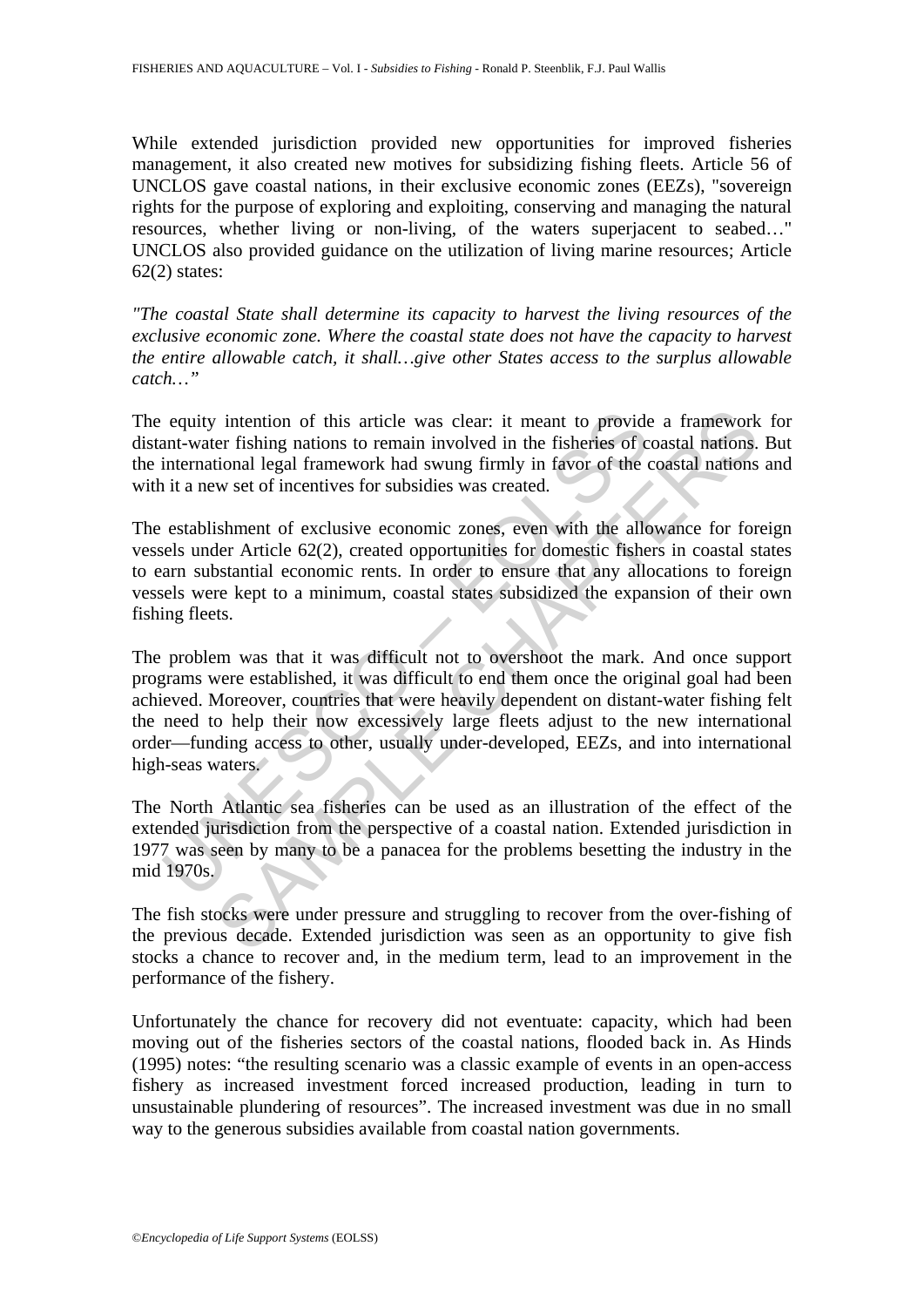- -
- -
- -

## TO ACCESS ALL THE **18 PAGES** OF THIS CHAPTER, Visit: [http://www.eolss.net/Eolss-sampleAllChapter.aspx](https://www.eolss.net/ebooklib/sc_cart.aspx?File=E5-05-01-07)

#### **Bibliography**

FAO (1992). *Marine fisheries and the Law of the Sea: a decade of change*. FAO Fisheries Circular No. 853 (FID/C853), Food and Agriculture Organization of the United Nations, Rome. [The study that led to the often-cited \$54 billion a year estimate of global subsidies.]

Then-cited \$54 billion a year estimate of global subsidies.]<br>
then-cited \$54 billion a year estimate of global subsidies.]<br>
then-cited \$54 billion a year estimate of global subsidies.]<br>
From F-1996, Fiskeriforskning, Repor Experimental space and Mathematic School (Internation Collect Photograph Rish (Internation School AdSA) Million a year estimate of global subsidies.]<br>
Ind Isaken J.R. (1998). *Government Financial Transfers to the Norwegi* Flaaten, O., and Isaken, J.R*.* (1998). *Government Financial Transfers to the Norwegian Fishing Industry: 1977-1996*, Fiskeriforskning, Report 7/1998, Tromso, August. Reproduced in OECD (2000). "Transition to Responsible Fisheries-Government Financial Transfers and Resource Sustainability: Case Studies." Document No. AGR/FI(2000)10/FINAL. < http://www.oecd.org/agr/fish/doc/fi0010fe.pdf > [Chronicles recent reforms in Norway's management policies and government financial transfers.]

Flaaten, O. and Paul Wallis P. (2000). "Government Financial Transfers to Fishing Industries in OECD Countries." Paper presented to the Tenth Biennial Conference of the International Institute of Fisheries Economics and Trade, July 2000, Corvallis, Oregon. < http://www.oecd.org/agr/fish/publications.htm > [Reviews the OECD (2000) study and discusses its findings in the context of bio-economic theory and fisheries policies. Section 4 of this chapter draws heavily from this paper.]

Hinds, L.R. (1995). "Crisis in Canada's Atlantic sea fisheries." *Marine Policy* 19(4), 271-283. [Describes the events leading up to the collapse of the north-west Atlantic groundfish fishery.]

Kurlansky, M. (1997). *Cod: A Biography of the Fish That Changed the World.* Harmondsworth, UK: Penguin Books. [This very readable book provides a history of over-fishing for one of the world's most economically important species.]

Milazzo, M.J. (1998). *Subsidies in World Fisheries - A Re-examination*. World Bank Technical Paper No. 406 (Fisheries Series), The World Bank, Washington, D.C. [The most recent attempt at estimating global subsidies to fisheries (\$14-20.5 billion a year).]

OECD (1965, 1971 and 1980). *Financial Support to the Fishing Industry*. Paris: OECD Publications. [This series was associated with one of the first multilateral attempts to curb subsidies.]

OECD (1997*a*). *Towards Sustainable Fisheries: Economic Aspects of the Management of Living Marine Resources*. Paris: OECD Publications. [Analyses the merits of different generic fisheries management systems.]

OECD (2000). *Transition to Responsible Fisheries - Economic and Policy Implications*. Paris: OECD Publications. [Includes estimates of subsidies in OECD countries].

Porter, G. (1998). *Fisheries Subsidies, Overfishing and Trade, Environment and Trade* Report no. 16. Geneva: United Nations Environment Program. [Sets out the environmental arguments for reducing subsidies to fisheries.]

Steenblik, R.P. (1999). "Previous multilateral efforts to discipline subsidies to natural resource based industries." In *The Impact of Government Financial Transfers on Fisheries Management, Resource Sustainability, and International Trade*, report of the Proceedings of the PECC Workshop held on 17-19 August 1998, Manila, Philippines (M. Riepen, ed.). Singapore: Pacific Economic Co-operation Council. < http://www.oecd.org/agr/Documents/prev-eff.pdf > [Provides an historical perspective on multilateral efforts to discipline subsidies in general and to agriculture, coal and fisheries in particular.]

Steenblik, R.P. and Munro G. (1999). "International Work on Fishing Subsidies-An Update." In *The Impact of Government Financial Transfers on Fisheries Management, Resource Sustainability and*